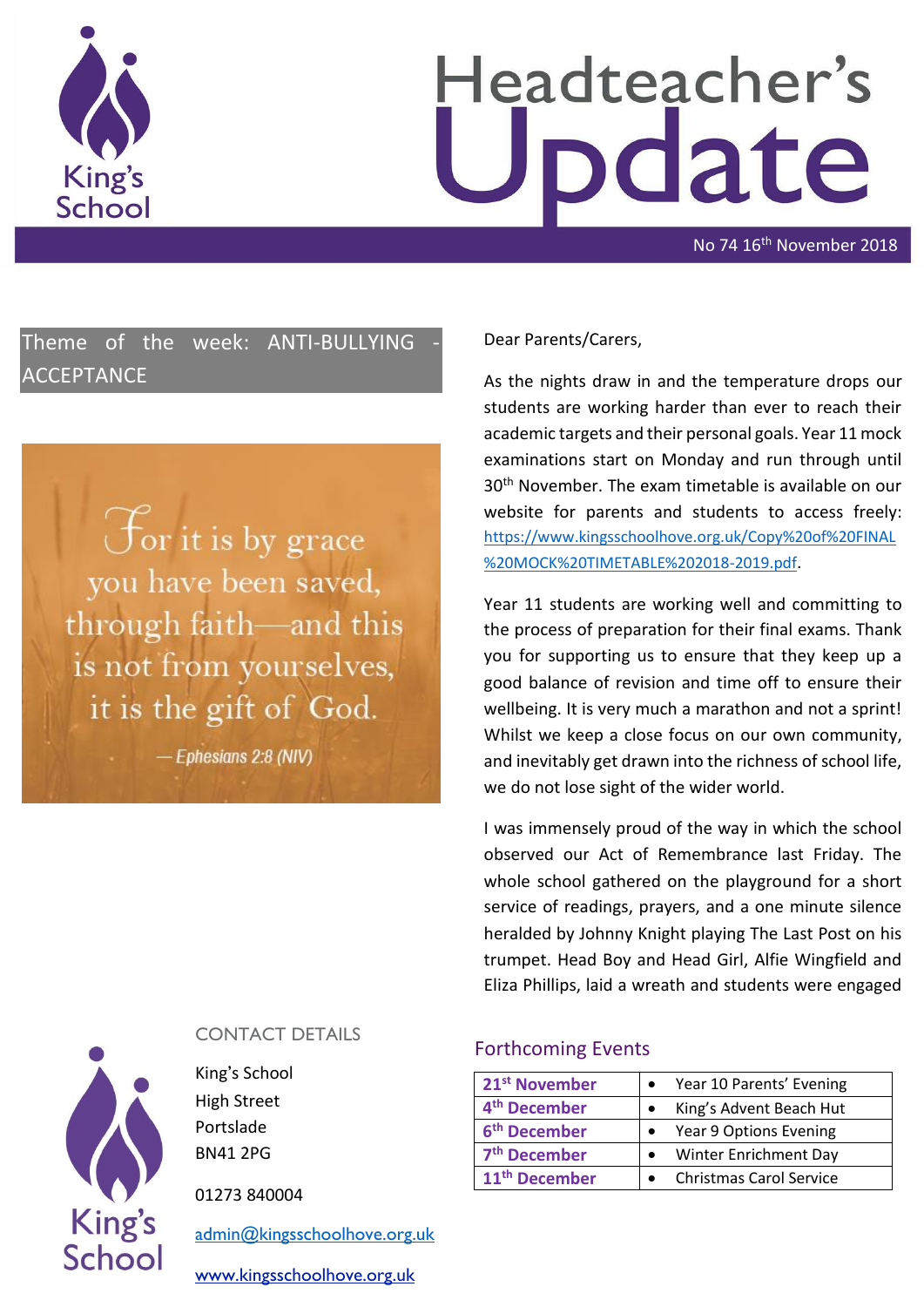# **King's School**

in their own moment of reflection and thanksgiving for those who gave their lives for our freedom. It was a snapshot of our King's values of love, respect and responsibility in action.

As we move towards the end of term Christmas events begin to appear on the horizon! Please do note the date for our Carol Service (11<sup>th</sup> December at Bishop Hannington Church). We had a great turnout last year and would like to replicate and build on that this year to ensure a fitting Christmas service which provides us with the opportunity to gather us a community and worship as we give thanks for the birth of Jesus Christ. All of Year 7 are being prepared to sing during the service and we very much hope that every Year 7 student will join us for this event.

#### Mrs Price

# Reports and Parents' Evening Notices

Please note the following future dates:

- **Friday 16th November**: Year 7 & 10 Interim reports issued
- **Wed 21st November**: Year 10 Parents' Evening
- **Thursday 6th December**: Year 9 Options Evening

Information on booking for parents' evenings, and reports and evening dates for other year groups will be provided in due course.

# Staff Profile- Ms Furr



I am enjoying being part of King's as a mathematics and business teacher. I moved to Brighton when I attended university for a 3 year mathematics education degree. I took a job, offered during my final training placement, working as a

mathematics teacher at The St Leonard's Academy, Hastings and worked there for 2 years before moving onto King's.

Although I have a love of mathematics, I also relish in spending time with my friends, cooking/baking, walking in the beautiful Sussex countryside and any sort of arts and crafts. Everyone has been extremely welcoming within the King's community and I feel blessed to be a part of it.

# Year 11 Mock Exams

The Year 11 Mock Exam seasons starts on the 19<sup>th</sup> of November and then runs for 2 weeks.

We are so pleased to see how so many of our students are rising to the challenge of these exams; GCSEPod has never been busier! We know it can be a stressful time for both students and parents so we pray at this time you'll experience some calmness in the middle of the storm. It is always a challenging time as well for the rest of the school as we take over the drama studio and most of the offices to deliver the exams in our small school.

We appreciate as always the support we receive from Portslade Baptist church who open their doors to us which is massively helpful and we also appreciate how well our Year 7-10 students work with us to make the process as smooth as possible for our Year 11 students.

# Careers Day- 7<sup>th</sup> December

On December 7<sup>th</sup> our Year 9 students will be spending their Enrichment day focusing on Careers. Careers Education is very important to us as a school and we want to ensure that our pupils are both aware of the variety of careers available to them and also the variety of routes into these careers.

Last year our students really appreciated those parents who offered to come in and talk to Year 9 about their careers and so we'd like to offer this opportunity again. I'd really like to have volunteers from a variety of careers and background so if you think you can spare some time to do this (or know someone who could) then get in touch with me. I'd be looking for short presentations so nothing too long and you'd of course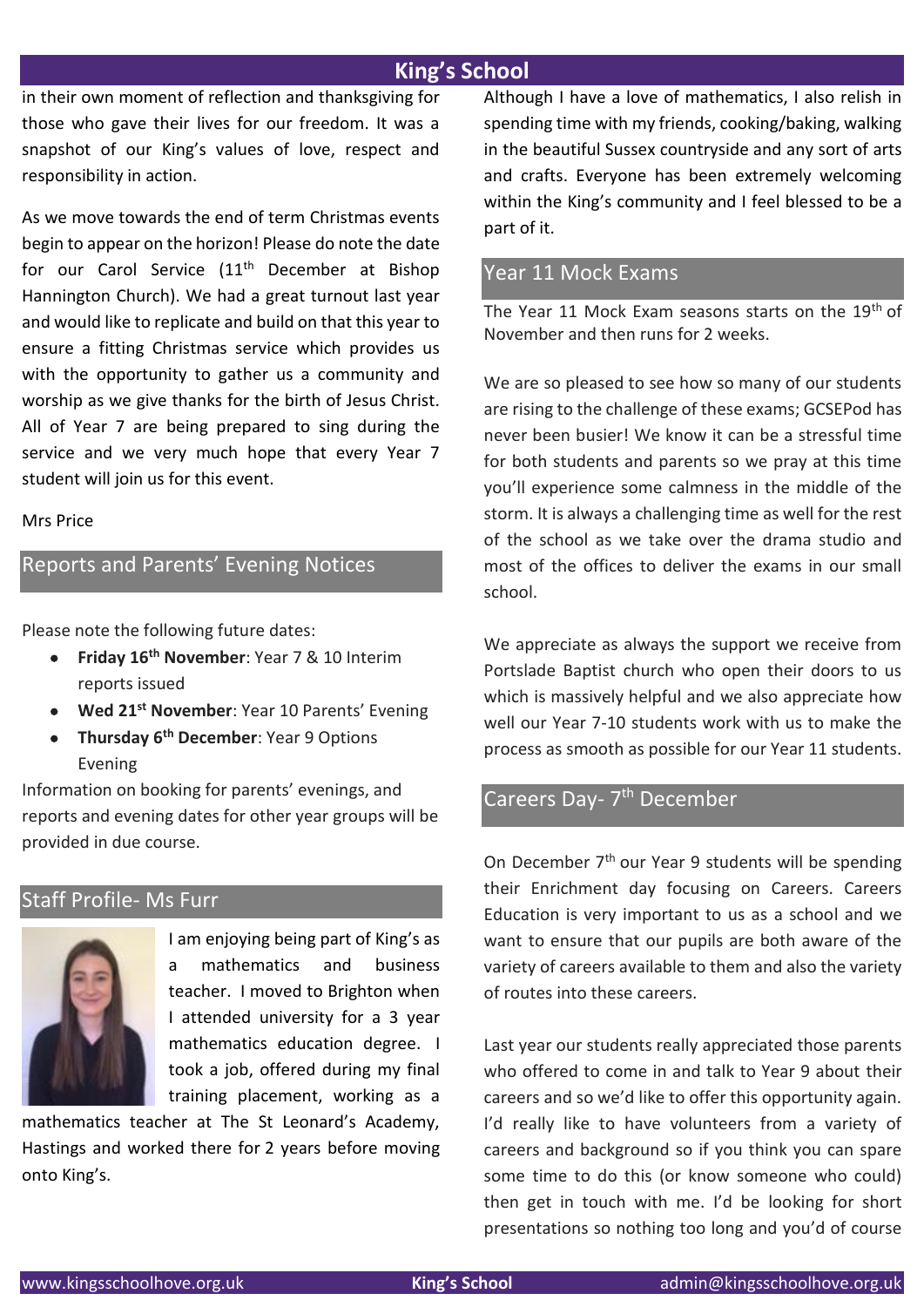# **King's School**

be supported by King's Staff when presenting and by me in the preparation. If you can spare a few hours (or more) then do please get in touch with me through the office here. Together we can help make sure our young people are fully equipped for life after education.

*Mr Cooke, Deputy Headteacher*

## Letters Home

All parents were sent information about the upcoming **'Safe and Well at School Survey'**. This is an annual survey which happens across Brighton and Hove, and aims to improve the safety, security and well being of students a tschool.

#### **Enrichment Day**

This week, letters went home to parents about events happening on our December Enrichment Day.

**Year 7-** Soap Making Event

**Year 8**- Stanmer Park/Portsmouth Historic Docks

**Year 10-** Stock Market Challenge

Parents of Year 10 Product Deisgn students should have have received information about the annual **Product Design trip to Harry Potter World.** 

More information can be found in letters sent to parents. These are available via the 'news' section of our website.

If you are not receiving emails from the school, please email [admin@kingsschoolhove.org.uk](mailto:admin@kingsschoolhove.org.uk) to ensure that we have a current email address on file for you.

## Student of the week



Mr Fox has nominated Ruby from **Year 7** as Student of the Week for her continued hard work in her Science lessons and on going helpful approach. Student of the week for **Year 8** is Jessica for a strong week of concentrated effort in Drama, English and Maths, as well as showing our school values in Spanish lessons and outside of the classroom, nominated by Mr Parker-Sibun.





In **Year 9**, Ms Weir has nominated Freddie as Student of the Week for always working very hard in his lessons and always participating in class.

**Year 10** student of the week is Lila, nominated by Mrs O'Sullivan for excellent work during Art this week. Well done Lila!

Kitty is Student of the Week for **Year 11** for her improved committment to her studies in history, nominated by Mrs Fleury-Beecham. Amazing job this week**!**



## Beach Hut Advent Calender

This year may be the final year that the **Beach Hut Advent Calendar** is running. King's will be opening a beach hut on **Tuesday 4th December**. Please come and support our students and staff; we would love to see you there.

Beyond Church, who have run the Advent calendar since its inception, are short of beach huts to open this year. If you or someone you know has access to a beach hut and would be happy for us to use it on the 4<sup>th</sup> December, please contact Mrs Vincent via the school office.